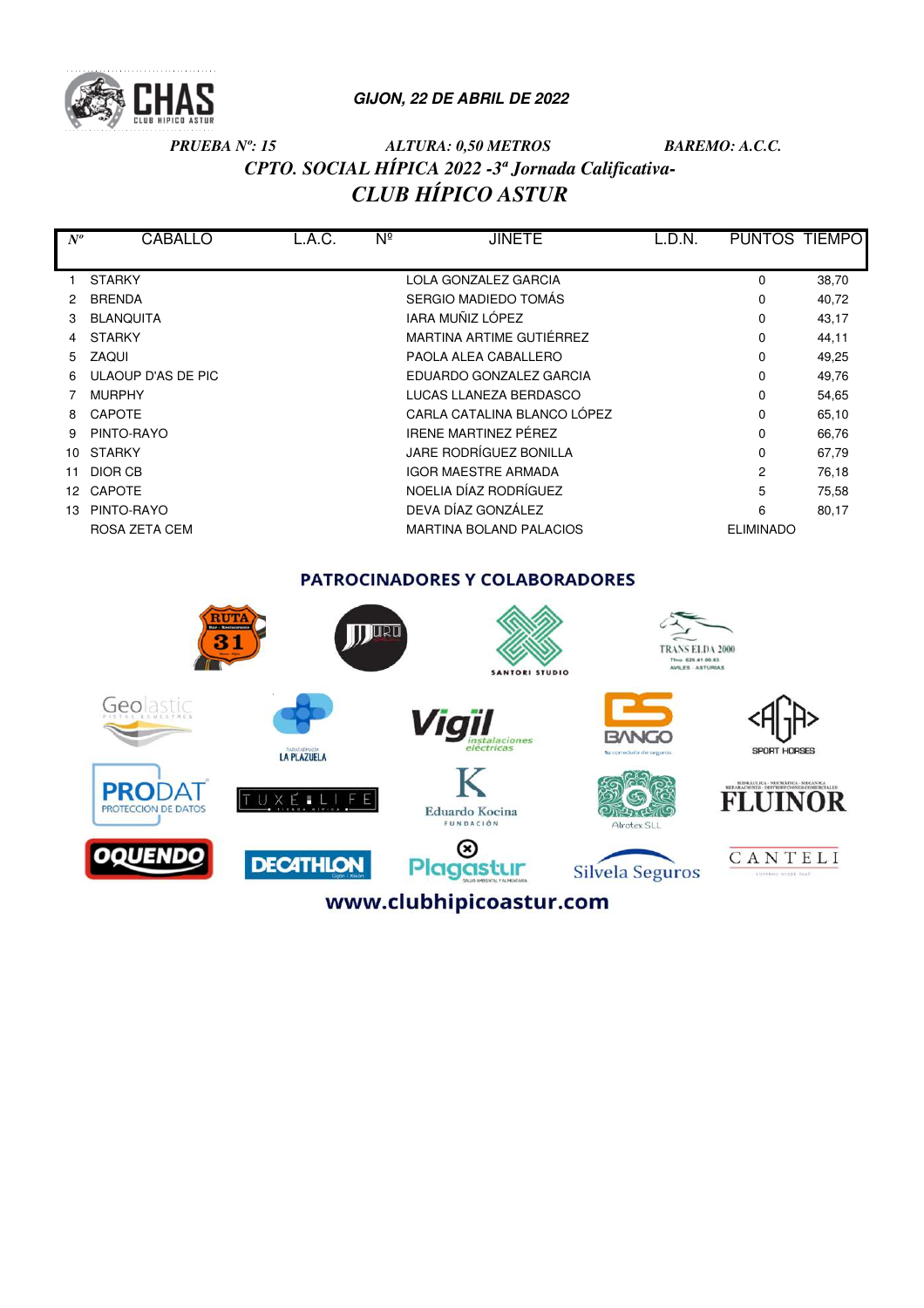

# *PRUEBA Nº: 16 ALTURA: 0,70 METROS BAREMO: A.C.C. CPTO. SOCIAL HÍPICA 2022 -3ª Jornada Calificativa-CLUB HÍPICO ASTUR*

| $N^o$ | <b>CABALLO</b>          | L.A.C. | $N^{\circ}$ | <b>JINETE</b>                 | L.D.N. | PUNTOS TIEMPO    |       |
|-------|-------------------------|--------|-------------|-------------------------------|--------|------------------|-------|
|       |                         |        |             |                               |        |                  |       |
|       | <b>BRENDA</b>           |        |             | <b>INES ATORRASAGASTI</b>     |        | 0                | 49,36 |
| 2     | MARÓN                   |        |             | LUCÍA ANTOLÍN BLANCO          |        | 0                | 53,92 |
| 3     | ZAFU                    |        |             | DAYRON ALVAREZ RAMOS          |        | 0                | 61,65 |
| 4     | PINTU PORTILLA          |        |             | <b>LEA MONTERRUBIO DUBOIS</b> |        | 0                | 64,36 |
| 5     | <b>ARIES</b>            |        |             | <b>JUAN PALAT AMIGO</b>       |        | 0                | 67,39 |
| 6     | <b>BRENDA</b>           |        |             | ANDREA FREIJE MORAL           |        | 4                | 46,14 |
|       | <b>DIANE</b>            |        |             | LAURA ALVAREZ FERNANDEZ       |        | 4                | 56,66 |
| 8     | N - SETH                |        |             | RAQUEL GUTIÉRREZ GARCÍA       |        | 4                | 58,63 |
| 9     | <b>AIRIN</b>            |        |             | <b>IGOR MAESTRE ARMADA</b>    |        | 4                | 68,53 |
| 10.   | <b>GRETEL DE WALYRO</b> |        |             | GUILLERMO GONZÁLEZ ALONSO     |        | 4                | 71,35 |
|       | <b>CAPOTE</b>           |        |             | DANIELA MONTES GARCÍA         |        | <b>SE RETIRA</b> |       |
| FP.   | <b>BLANQUITA</b>        |        |             | IARA MUÑIZ LÓPEZ              |        | 0                | 55,55 |
| FP.   | <b>GRETEL DE WALYRO</b> |        |             | GUILLERMO GONZÁLEZ ALONSO     |        |                  | 72,02 |

**PATROCINADORES Y COLABORADORES** 

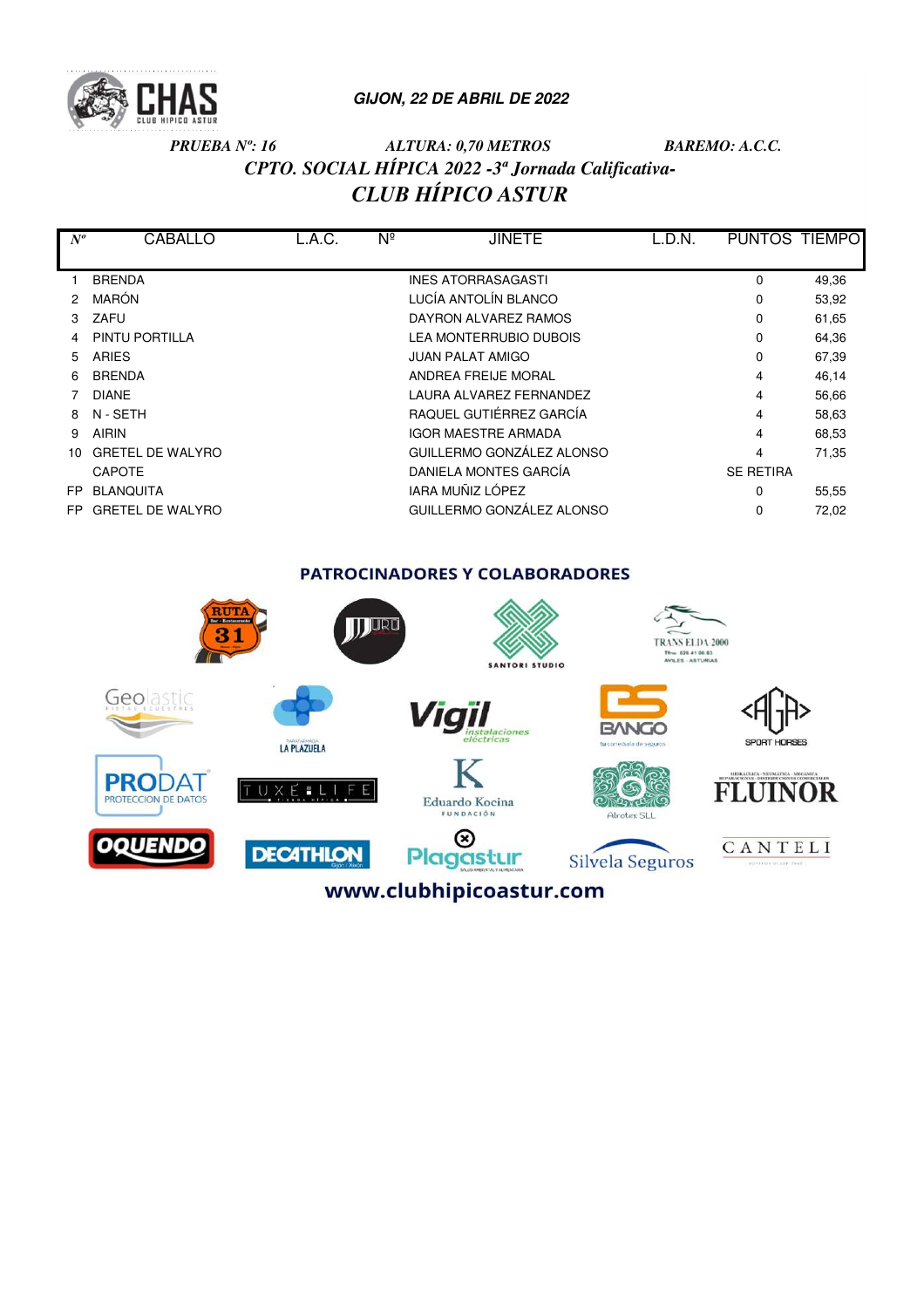

# *PRUEBA Nº: 17 ALTURA: 0,90 METROS BAREMO: A.C.C. CPTO. SOCIAL HÍPICA 2022 -3ª Jornada Calificativa-CLUB HÍPICO ASTUR*

| $N^o$ | CABALLO                  | L.A.C. | Nº | <b>JINETE</b>                      | L.D.N. | PUNTOS TIEMPO |       |
|-------|--------------------------|--------|----|------------------------------------|--------|---------------|-------|
|       |                          |        |    |                                    |        |               |       |
|       | CASSINA LH Z             |        |    | FERNANDO FERNANDEZ FERNANDEZ       |        | 0             | 64,46 |
|       | 2 EL ESTUDIANTE          |        |    | ALEJANDRA PEREZ ARIAS              |        | 0             | 69,10 |
|       | 3 GLORIOUS VAGABOND COCO |        |    | LETIZIA GARCÍA Mª DE LA CONCEPCIÓN |        |               | 73,61 |
| 4     | DAMASCO DEL HONTANAR     |        |    | PEDRO ROBLEDO MELENDRERAS          |        | 6             | 81,21 |
|       | FP ARIES                 |        |    | <b>JUAN PALAT AMIGO</b>            |        | 3             | 82,61 |
|       | FP ZAFU                  |        |    | DAYRON ALVAREZ RAMOS               |        | 12            | 67,79 |
|       |                          |        |    |                                    |        |               |       |

## PATROCINADORES Y COLABORADORES

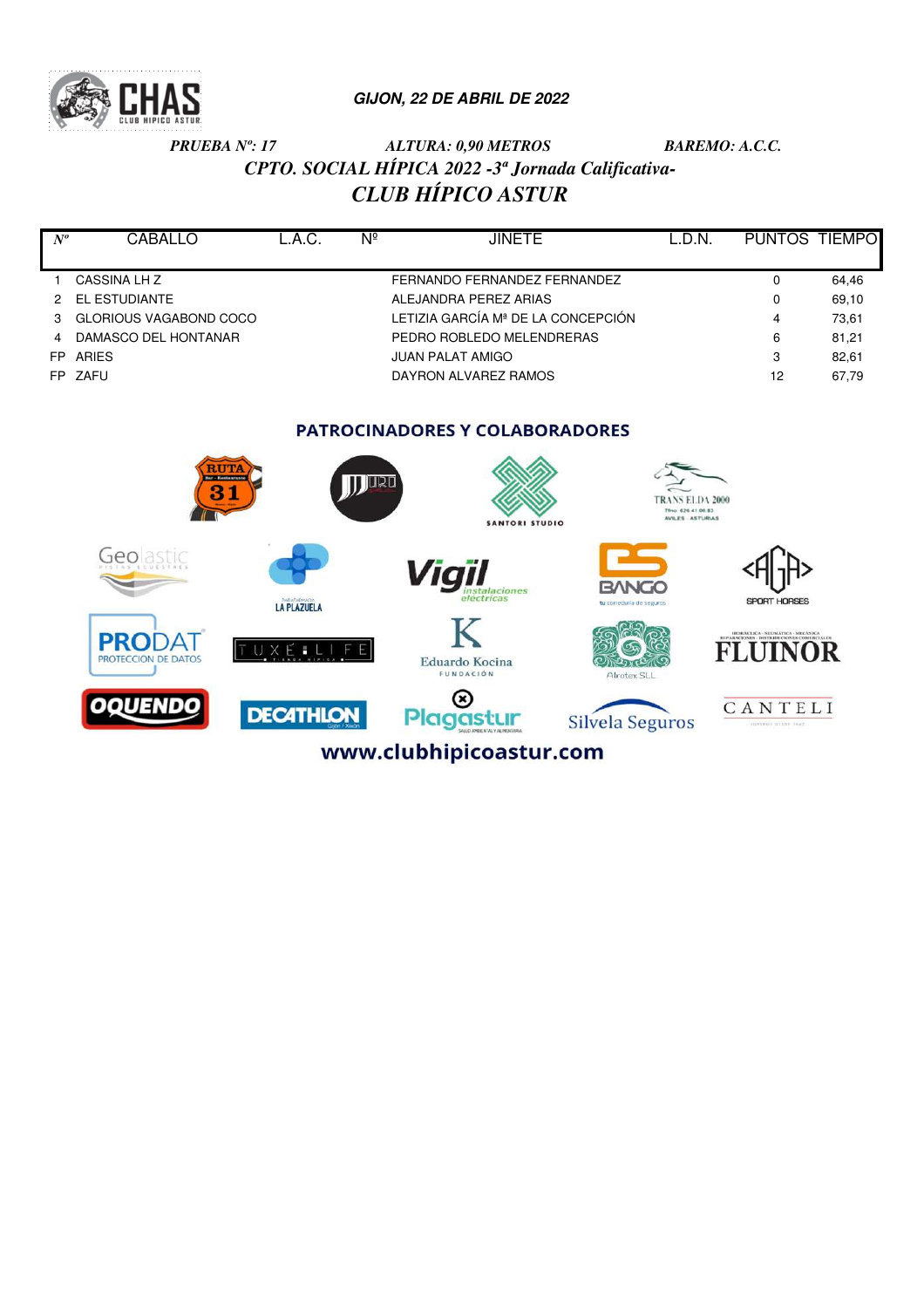

# *PRUEBA Nº: 18 ALTURA: 1,00 METRO BAREMO: 2 FASES ESP CPTO. SOCIAL HÍPICA 2022 -3ª Jornada Calificativa-CLUB HÍPICO ASTUR*

| $N^o$         | <b>CABALLO</b>                | L.A.C. | Νº | <b>JINETE</b>                      | L.D.N. | PUNTOS PUNTOS TIEMPO |       |
|---------------|-------------------------------|--------|----|------------------------------------|--------|----------------------|-------|
|               |                               |        |    |                                    |        | 1ª FASE 2ª FASE      |       |
|               | DÍAZ DOLMAS                   |        |    | <b>CELIA RODRIGUEZ SAENZ</b>       |        | $\Omega$             | 31,37 |
| $\mathcal{P}$ | KARIM                         |        |    | CLAUDIA GARCÍA GARCÍA              |        | 0                    | 38,28 |
| 3             | ARANJUEZ BARELIERE            |        |    | CORAIMA SUÁREZ NOVAL               |        | 0                    | 39,11 |
| 4             | FEROE D'OLMAS                 |        |    | <b>ISABELLA GONZALEZ XIE</b>       |        | 0                    | 39,26 |
| 5             | PICASSO DES DAMES             |        |    | MARÍA MERINO HERRERO               |        | 0                    | 41,43 |
| 6             | ETOILE DU BONDET              |        |    | MAR PÉREZ FERNÁNDEZ                |        | 4                    | 35,33 |
|               | CATALEYA STAR                 |        |    | JAVIER GUTIÉRREZ RILO              |        | 6                    | 43,53 |
| 8             | <b>LOOK OUT</b>               |        |    | <b>IGNACIO GARCIA GARRIDO</b>      |        | 6                    | 47,76 |
| FP.           | <b>GLORIOUS VAGABOND COCO</b> |        |    | LETIZIA GARCÍA Mª DE LA CONCEPCIÓN |        | 4                    | 45,81 |
| FP.           | LOOK OUT                      |        |    | <b>IGNACIO GARCIA GARRIDO</b>      |        | 11                   | 48,03 |
|               |                               |        |    |                                    |        |                      |       |

PATROCINADORES Y COLABORADORES

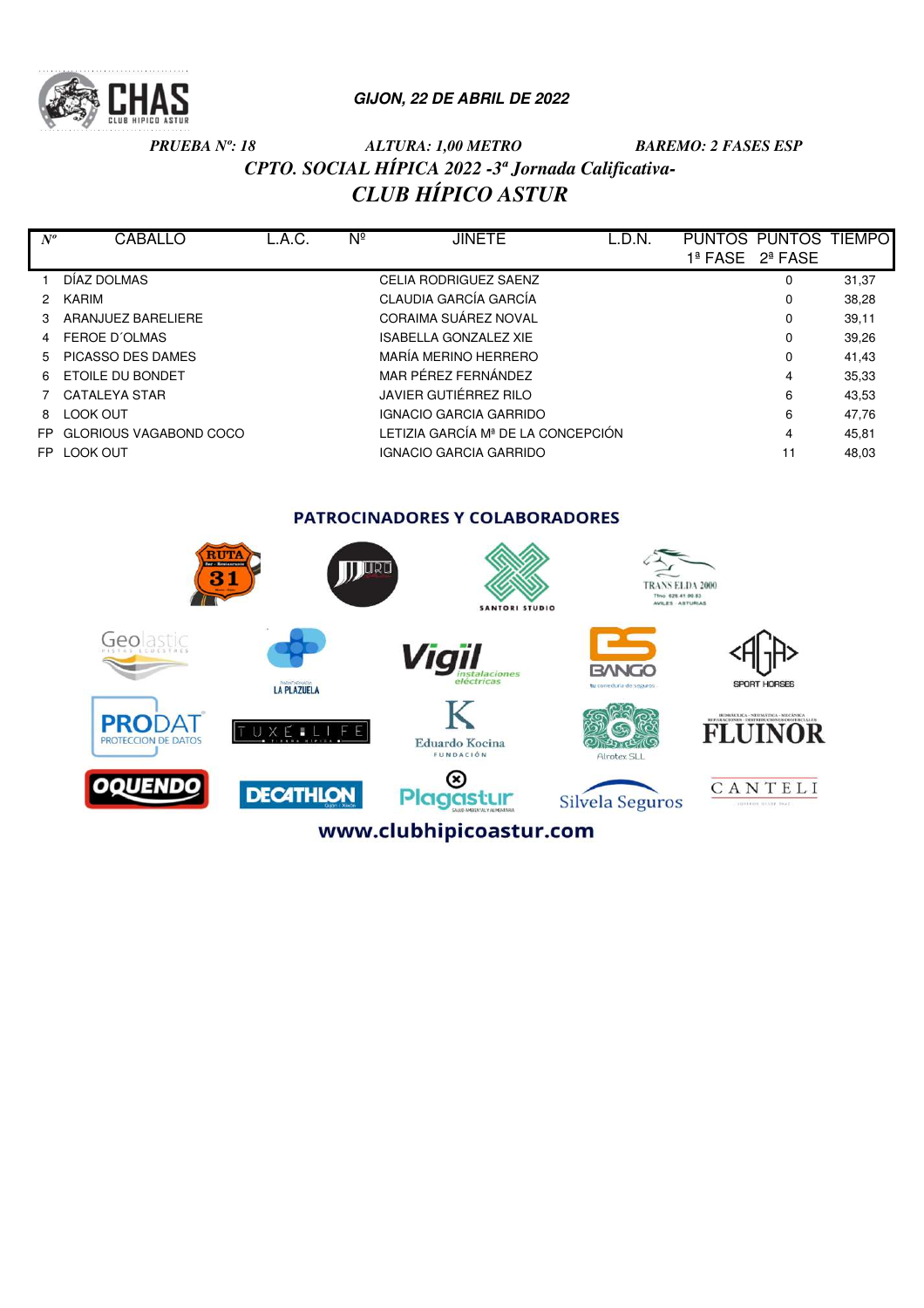

# *PRUEBA Nº: 19 ALTURA: 1,10 METROS BAREMO: 2 FASES ESP CPTO. SOCIAL HÍPICA 2022 -3ª Jornada Calificativa-CLUB HÍPICO ASTUR*

| $N^o$        | CABALLO                    | L.A.C. | $N^{\circ}$ | <b>JINETE</b>              | L.D.N. | <b>PUNTOS</b><br><b>PUNTOS</b>      | TIEMPO |
|--------------|----------------------------|--------|-------------|----------------------------|--------|-------------------------------------|--------|
|              |                            |        |             |                            |        | 1ª FASE<br>$2^{\underline{a}}$ FASE |        |
|              | <b>GALA</b>                |        |             | JOSE MANUEL BANGO ALVAREZ  |        | 0                                   | 34,31  |
|              | BOY D' OR                  |        |             | MARCOS FERNÁNDEZ GONZÁLEZ  |        | 0                                   | 35,29  |
| 3            | <b>ISIS</b>                |        |             | EDUARDO GONZALEZ GARCÍA    |        | 0                                   | 38,29  |
|              | <b>EXIOM GLENCOE VAN'T</b> |        |             | CARLOS MUÑIZ GONZALEZ      |        | 0                                   | 38,65  |
| 5.           | <b>AGR CRISTALINO</b>      |        |             | DANIEL OVIES RODRÍGUEZ     |        |                                     | 42,41  |
| 6            | <b>CALIFA SQ</b>           |        |             | MICAELA ALVAREZ GUTIERREZ  |        | 4                                   | 35,21  |
|              | <b>D'ONE</b>               |        |             | ANA PALACIOS LOPEZ         |        | 4                                   | 36,11  |
| 8            | AGR TOUCH ME               |        |             | DIEGO FERNÁNDEZ RODRÍGUEZ  |        | 4                                   | 38,78  |
| 9            | LORENZO                    |        |             | MARCOS DÍAZ RODRIGUEZ      |        | 4                                   | 45,83  |
| 10           | DIABOLO DU GUE             |        |             | ALEJANDRA QUIJADA MARIÑO   |        | 8                                   | 49,56  |
| 11           | CORELLI                    |        |             | ALEJANDRA QUIJADA MARIÑO   |        | 9                                   | 46,73  |
| 12           | BEAUTY START DE ORVIZ      |        |             | <b>IGOR MAESTRE ARMADA</b> |        | 12                                  | 37,61  |
| 13           | CAIRO                      |        |             | ALICIA SUÁREZ FERNÁNDEZ    |        | 13                                  | 50,66  |
| 14           | <b>FILIOKUS SWB</b>        |        |             | OLAYA MALLO DORADO         |        | 15                                  | 52,59  |
| $15^{\circ}$ | ANKAWA K17.3               |        |             | ARI GONZALES BARROS        |        | 18                                  | 51,53  |
|              | QUERQUS DE OLID            |        |             | ELSA VALLEJO JORRIN        |        | <b>ELIMINADO</b>                    |        |
|              | <b>NATUREL Z</b>           |        |             | MARÍA CANGA GONZÁLEZ       |        | <b>ELIMINADO</b>                    |        |
|              |                            |        |             |                            |        |                                     |        |

PATROCINADORES Y COLABORADORES

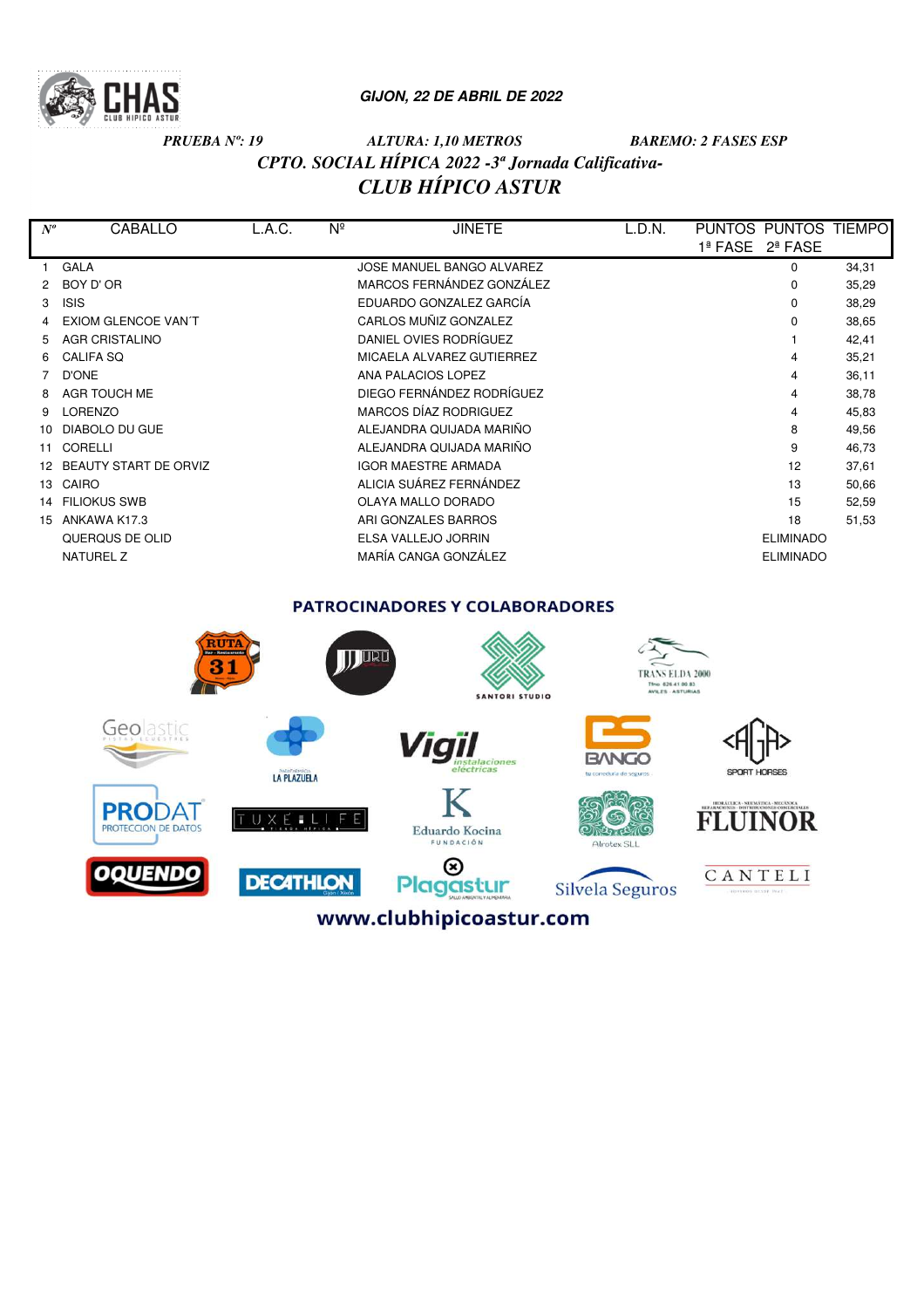

# *PRUEBA Nº: 20 ALTURA: 1,20 METROS BAREMO: 2 FASES ESP CPTO. SOCIAL HÍPICA 2022 -3ª Jornada Calificativa-CLUB HÍPICO ASTUR*

| $N^o$    | CABALLO                        | L.A.C. | $N^{\circ}$ | <b>JINETE</b>                    | L.D.N. | PUNTOS PUNTOS TIEMPO |                  |       |
|----------|--------------------------------|--------|-------------|----------------------------------|--------|----------------------|------------------|-------|
|          |                                |        |             |                                  |        | 1ª FASE              | 2ª FASE          |       |
|          | <b>ZINCOR</b>                  |        |             | <b>GONZALO MENENDEZ MENENDEZ</b> |        |                      | 0                | 34,37 |
| 2        | <b>JOTA YAR</b>                |        |             | DANIEL OCAÑA SÁNCHEZ             |        |                      | 0                | 35,23 |
| 3        | <b>KATA SFM</b>                |        |             | <b>IRENE ALONSO VÁZOUEZ</b>      |        |                      | 0                | 35,45 |
|          | <b>CARA VITA Z</b>             |        |             | <b>IGOR MAESTRE ARMADA</b>       |        |                      |                  | 42,24 |
| 5        | <b>DEXTER</b>                  |        |             | ALEJANDRO ALVAREZ GUTIERREZ      |        |                      |                  | 42,70 |
| 6        | <b>CADETE CEM</b>              |        |             | PAOLA ALEA CABALLERO             |        |                      |                  | 35,74 |
|          | FLY DU PTIT CANCHY             |        |             | MARIA LUISA SANCHEZ ARGÜELLES    |        |                      |                  | 37,14 |
| 8        | LITTLE CHAP S                  |        |             | MICAELA ALVAREZ GUTIERREZ        |        |                      | 4                | 41,08 |
| 9        | <b>HISVINNI VAN TEN BIESEN</b> |        |             | SOFIA QUIJADA MARIÑO             |        |                      |                  | 41,41 |
| $10^{-}$ | CHESTER DC                     |        |             | ANDREA BERMÚDEZ MONTES           |        |                      | 4                | 42,00 |
| 11       | LOOK COOL                      |        |             | ARI GONZALES BARROS              |        |                      | 6                | 47,64 |
| 12       | <b>CABRIOLE TAME</b>           |        |             | <b>MARCOS DIAZ RODRIGUEZ</b>     |        |                      |                  | 44,53 |
| 13       | <b>PERCY JACKSON</b>           |        |             | RAQUEL GUTIERREZ GARCIA          |        |                      | 8                | 36,17 |
| 14       | <b>MALPICA DO PEGULLAL</b>     |        |             | CARLOS MUÑIZ GONZALEZ            |        |                      | 9                | 38,28 |
|          | 15 LEKKER                      |        |             | JUAN CARLOS RODRIGUEZ FERNANDEZ  |        |                      | 10               | 47,39 |
|          | 16 CAEN                        |        |             | JUAN CARLOS RODRIGUEZ FERNANDEZ  |        |                      | 11               | 42,32 |
| 17       | DAMERO DC                      |        |             | <b>GERARDO MENÉNDEZ MIERES</b>   |        |                      | 13               | 46,19 |
|          | 18 LAVIANA                     |        |             | <b>IGOR MAESTRE ARMADA</b>       |        |                      | 17               | 46,45 |
| 19       | <b>SALINERA JB</b>             |        |             | ELENA PILAR FONDEVILA MARTINO    |        |                      | 20               | 40,09 |
| 20       | <b>LAQUINTERO Z</b>            |        |             | ALVARO GONZÁLEZ CALVENTE         |        |                      | 21               | 46,02 |
|          | <b>GHORFLI</b>                 |        |             | <b>CARMEN ALONSO SANZ</b>        |        |                      | <b>ELIMINADO</b> |       |
|          | <b>CHAMPAGNE JGF</b>           |        |             | BEATRIZ SUAREZ GONZALEZ          |        |                      | <b>ELIMINADO</b> |       |
|          | FP PERCY JACKSON               |        |             | RAQUEL GUTIERREZ GARCIA          |        |                      | 8                | 45,16 |
| FP.      | <b>GHORFLI</b>                 |        |             | <b>CARMEN ALONSO SANZ</b>        |        |                      | 18               | 43,74 |
| FP.      | <b>BEAUTY START DE ORVIZ</b>   |        |             | <b>IGOR MAESTRE ARMADA</b>       |        |                      | <b>SE RETIRA</b> |       |
|          |                                |        |             |                                  |        |                      |                  |       |

#### **PATROCINADORES Y COLABORADORES**